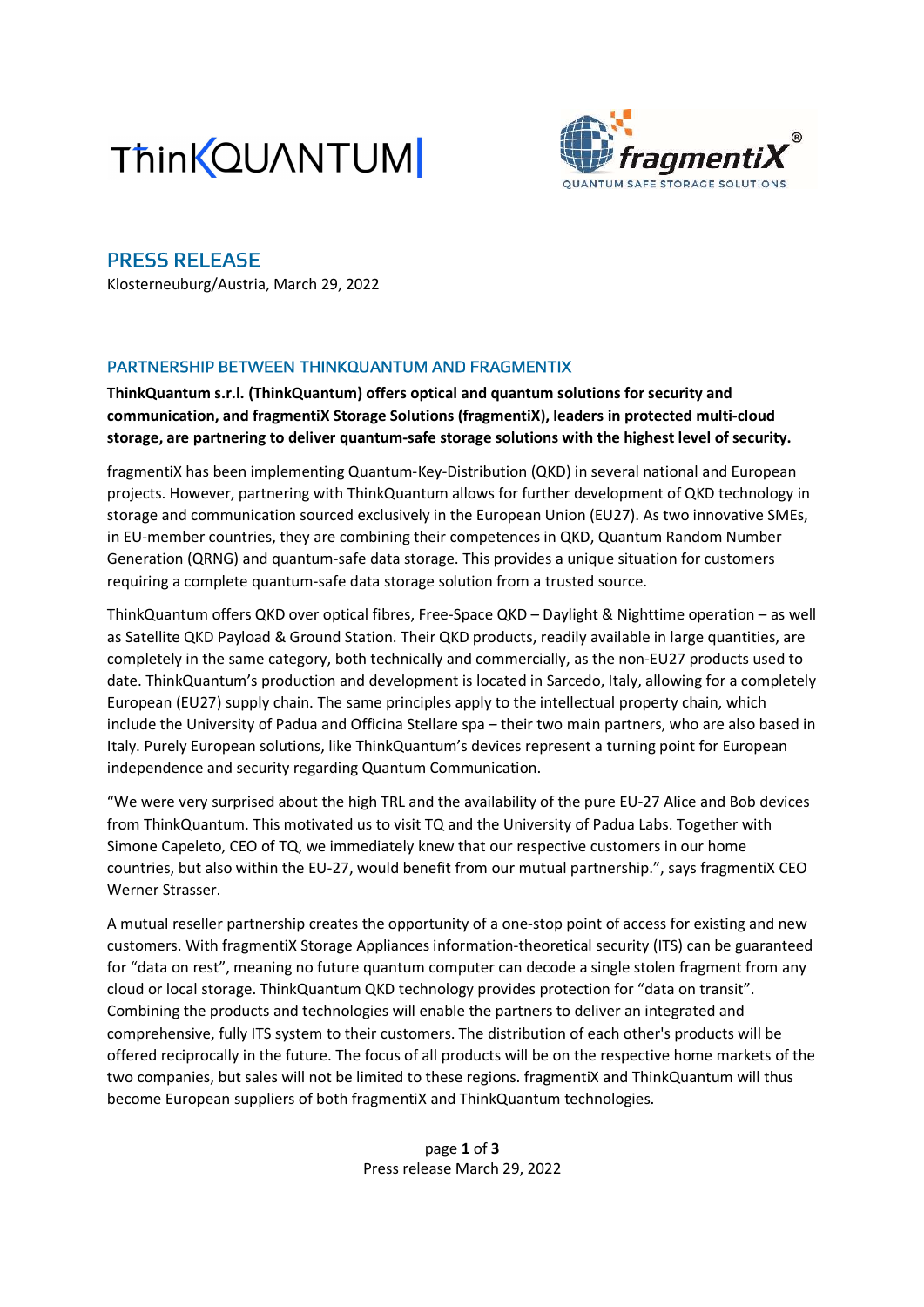



Simone Capeleto, co-founder and CEO of ThinkQuantum states: "fragmentiX Secret Sharing and our QKD systems together represent an ideal offer for existing and future customers looking for future-proof cyber security solutions. The collaboration between an Italian and Austrian SME clearly shows that there is both the necessary technical expertise and entrepreneurial spirit in Europe to develop and produce high-security solutions for all relevant industries in the European Union. We are particularly pleased to be immediately involved in a number of customer projects together with fragmentiX."

### About ThinkQuantum srl.:

ThinkQuantum Srl is an innovative start-up, spin-off of the University of Padua, offering complete solutions for cyber security and communication systems based on quantum technologies. The recognition as a spin-off of the University of Padua grants access to resources like Labs, relevant IPs and more. Officina Stellare Spa, as major industrial partner, enables access to its scientific and optomechanical engineering skillset, backed by a solid international network and brand awareness in the Space Industry. The co-founders Professors Paolo Villoresi and Giuseppe Vallone with twenty years' experience in the field and prestigious international positions within the scientific community, represent the scientific milestone of the ThinkQuantum project. Based in Italy with an Italian shareholder structure, ThinkQuantum offers a reliable European supply chain to partners active within geopolitical sensitive application, covering the full value chain, from design and manufacturing to commissioning of quantum key distribution systems and quantum random numbers generation devices.

#### About fragmentiX Storage Solutions GmbH:

fragmentiX Storage Solutions GmbH is the world's leading developer and manufacturer of secret sharing storage appliances – a technology developed in close cooperation with the AIT – Austrian Institute of Technology. Digital sovereignty and digital resilience is achieved by applying established algorithms - first published by Adi Shamir in 1979 - to industry-standard hardware with a purpose-built, hardened operating system. fragmentiX enables its customers to protect data in hybrid storage environments by eliminating the risk of leaking S3 buckets. The need to trust a single storage provider no longer exists because only the user knows where their data fragments are stored - and even if a fragment of that data is stolen, it is useless to the thief. The Information Theoretical Security (ITS) provided by fragmentiX is one of a very few ways to start protecting data against future quantum computers. The growing need for storage can now be met in public and private cloud storage scenarios with the help of fragmentiX and 5 year mission-critical support provided within 4 hours by DELL technicians worldwide, whether it's sensitive medical data, disaster recovery in the cloud, or implementing a cost-effective long-term digital archive.

Link to Images and the announcement on the fragmentiX Website: https://www.fragmentix.com/thinkquantum-partnership-announcement/

> page 2 of 3 Press release March 29, 2022